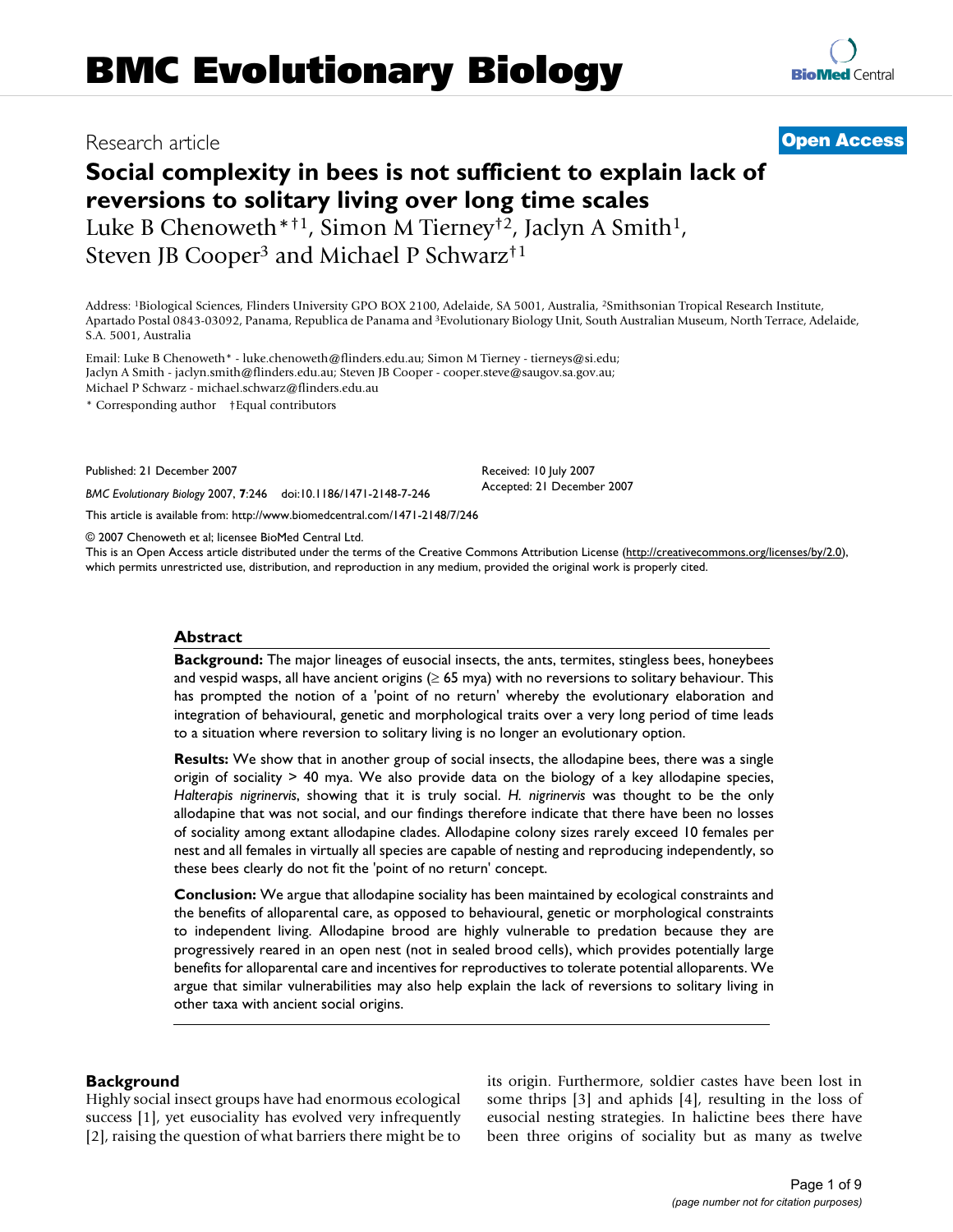losses, suggesting that in an evolutionary sense complex sociality may be difficult to gain, but easy to lose [5]. In contrast, there have been no losses of sociality in the ants, termites, vespid wasps and corbiculate bees, all of which evolved sociality > 65 mya [6].

In both thrips and halictid bees, sociality has evolved much more recently than the Cretaceous origins of sociality in ants, termites, corbiculate bees and vespid wasps. McLeish *et al*. [7] showed that sociality in gall forming thrips evolved less than 10 mya, and Brady *et al*. [6] showed that the three origins of sociality in halictines are also relatively recent (22 – 20 myBP). This raises the question of whether losses of sociality are more likely in lineages where sociality is relatively recent, compared to older social lineages that may have reached a 'point of no return'.

The notion of a 'point of no return' was first suggested in the early 1970s by Wilson [1] and proposes that, given suitable evolutionary time, the multiple and integrated adaptations associated with highly complex social behavior may preclude reversions to less complex or non-social life cycles. Wilson and Hölldobler ([8], p. 13368) refer to this evolutionary point as one where it is either "impossible, or at least difficult and uncommon", for a eusocial species to revert back to a more primitively social or nonsocial form of organization, and speculate that it coincides with the evolution of an anatomically distinct worker caste. The conjecture is important because it proposes a degree of irreversibility in social evolution due to integration among adaptations in multiple traits, a situation akin to the idea of phylogenetic inertia arising from bauplan constraints [9].

Importantly, the 'point of no return' hypothesis seems to be the only one proposed for the lack of reversions to solitary life-cycles in the major social insect groups and as such is an almost default paradigm. This is surprising, given the amount of debate on other aspects of social evolution. Yet the point of no return hypothesis lacks a clearly stated underlying mechanism for why reversions are precluded and, as such, is not truly falsifiable. Nevertheless it is open to indirect assessments: in particular, demonstrating that very long term maintenance of sociality does not require social complexity or a distinct worker caste would indicate the possibility of alternative explanations for long term maintenance of sociality.

Indirectly assessing whether points of no return depend on social complexity and distinct worker castes can be achieved by examining patterns of origins and losses in taxa where these two traits are absent or variable. Brady *et al*.'s [6] study of origins and losses in halictine bees provides one such assessment. Halictine bees provide special

insights into social evolution because, unlike most other eusocial groups, adult females in all species are totipotent and capable of producing brood [10]. Thus, individual females are not constrained to group nesting, so that evolution is able to 'explore' non-social options. Only one other group of bees, tribe Allodapini (Apidae), is speciose, exhibits diverse range in forms of sociality and, in virtually all species, all females are totipotent [11].

Until recently it was thought that sociality in allodapines had arisen comparatively recently among the extant lineages [11] from a subsocial ancestor (i.e. a solitary ancestor displaying extended parental care), and this ancestral trait had been retained in a phylogenetically basal African allodapine, *Halterapis nigrinervis* [12]. At the same time, nesting biology of the speciose *Halterapis* group from Madagascar was unknown. Recent molecular analyses [13] show that the African *Halterapis* is not basally situated in the allodapine phylogeny, and that the African and Malagasy members of this genus are in fact paraphyletic, implying a need for future taxonomic revision. Using both Bayesian and penalized likelihood approaches, Schwarz *et al*. [14] indicated an origin of the allodapine tribe as being >40 mya but pointed out that this is likely to be a highly conservative estimate. Recent behavioral studies also show that the Malagasy *Halterapis* display complex social behavior [15,16]. These findings indicate that sociality is plesiomorphic for the allodapines, and despite the relatively ancient origin of the tribe, the African *Halterapis* is the only allodapine to have potentially lost complex social behavior.

#### **Results**

The initial study of *H. nigrinervis* [12] was based on a sample size of only eleven nests and multifemale colonies comprised a single inseminated female along with one to several uninseminated females that were presumed to be recently eclosed adults and soon to disperse.

Our sample comprised a total of 52 *H. nigrinervis* nests. Seven nests were stored in ethanol and the remaining 45 in Kahle's solution for dissection. These samples (Table 1) indicate that *H. nigrinervis* is indeed social because: (i) approximately half (54%) of the nests collected were multifemale; (ii) multifemale nests were far more likely to contain brood (Table A1, Additional File 1) and the number of young brood (eggs and larvae) increased with the number of adult females, indicating enhanced brood production when multiple adult females are present within a nest (Figure 1); (iii) sex ratios were strongly female-biased, consistent with positive kin interactions leading to local resource enhancement [17,10]; and (iv) ovary sizes of nestmates were strongly influenced by intracolony body-size rank (Figure 2) indicating the existence of reproductive hierarchies. These results mean that *H.*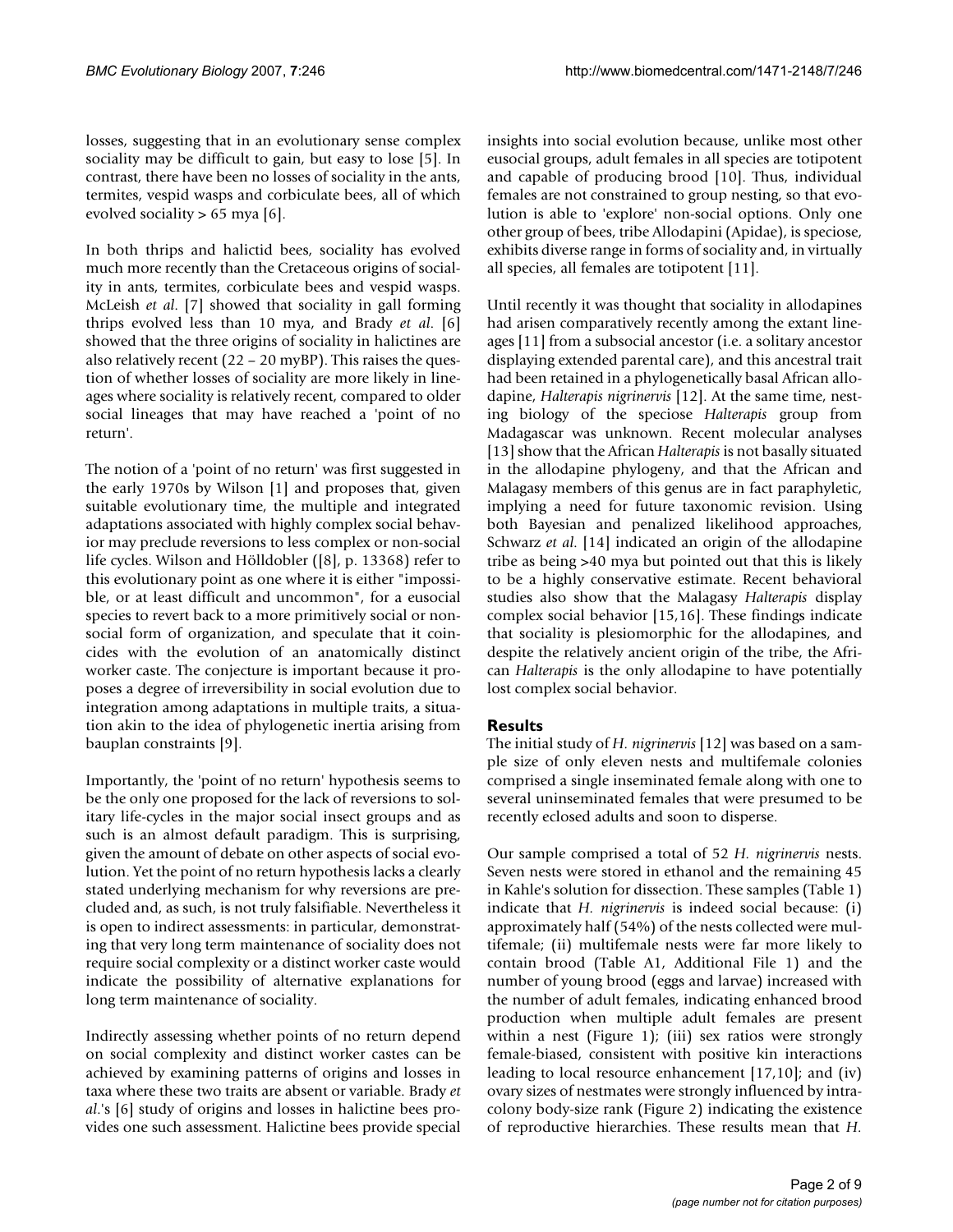| Adult females/nest | Per capita eggs+larvae | Mean total brood (eggs,<br>larvae prepupae and pupae) | Mean sex ratio of pupae (total male<br>pupae: total female pupae) | Number of nests |
|--------------------|------------------------|-------------------------------------------------------|-------------------------------------------------------------------|-----------------|
|                    | 0.292                  | 0.75                                                  | $0(0:2, 2 \text{ nests})$                                         | 24              |
|                    | 0.60                   | 2.13                                                  | 0.22 (2:7, 9 nests)                                               |                 |
|                    | 0.503                  | 2.50                                                  | $0(0:5, 5 \text{ nests})$                                         | 8               |
| 4                  | 0.313                  | 3.50                                                  | $0.33$ $(2:4, 3 \text{ nests})$                                   |                 |
|                    | 0.60                   | 3.00                                                  | $-(0$ nests)                                                      |                 |

**Table 1: Colony contents data. Brood numbers and sex ratio parameters for 52 nests of** *H. nigrinervis* **collected from Grahamstown, South Africa in late summer (February).**

*nigrinervis* is social and that there are consequently now no known losses of sociality in allodapines.

Consensus phylogenies from three partitioned Bayesian analyses of sequence data all had identical topologies and almost identical branch lengths. The consensus cladogram with posterior support values is given in Figure A1 (Additional File 1). Ingroup generic-level bifurcations were highly supported and consistent with other sequence-based studies of allodapines [14]. We also analysed sequence data with a maximum parsimony approach and that gave broadly consistent results to our Bayesian analyses and previous phylogenetic studies [14] (Figure A2, Additional File 1). The only inconsistencies between our Bayesian, our MP results, and those of previous studies, involve nodes close to terminal taxa.

We used penalized likelihood transformation of the Bayesian phylograms to produce a chronogram (Figure 3),



#### which also indicates the geographic distribution of the major clades. When the basal node (divergence of corbiculate bees from the xylocopine bees) is conservatively set at 90 myBP, the point estimate for the earliest divergence of allodapine clades is 47 myBP, with a lower (most recent) 95% limit of 40 myBP. Because sociality occurs in all the extant allodapine lineages, it must be a plesiomorphic trait and must therefore have originated by at least 40 myBP, and probably much earlier given the very conservative nature of all three calibration points. This age-estimate is similar to that of Schwarz *et al*. [14] and suggests that the age of the allodapine root node is approximately twice the ages for estimated origins of sociality in halictine bees [6].



#### **Figure 1**

**Variation in the number of eggs + larvae among different colony sizes**. Brood numbers were 1-truncated (colonies lacking any eggs or larvae were excluded). A Kruskal Wallis non-parametric test indicated a significant effect of the number of adult females on the number of eggs and larvae present within nests ( $\chi^2$ <sub>3</sub> = 12.145, P = 0.007). The blue line displays the proportion of nests containing brood for different colony sizes.

#### **Figure 2**

**Mean ovarian index versus intra-colony body size rank**. Mean ovarian index (± 1 S. E.) as a function of intracolony body size rank for adult females from multifemale colonies of *H. nigrinervis*. Individuals with identical sizes were given the same sequential rank. By regressing the ovarian index of individuals within a nest on their residual body size, we found a significant decrease in ovarian index as relative female body size decreases within colonies ( $P = 0.008$ ).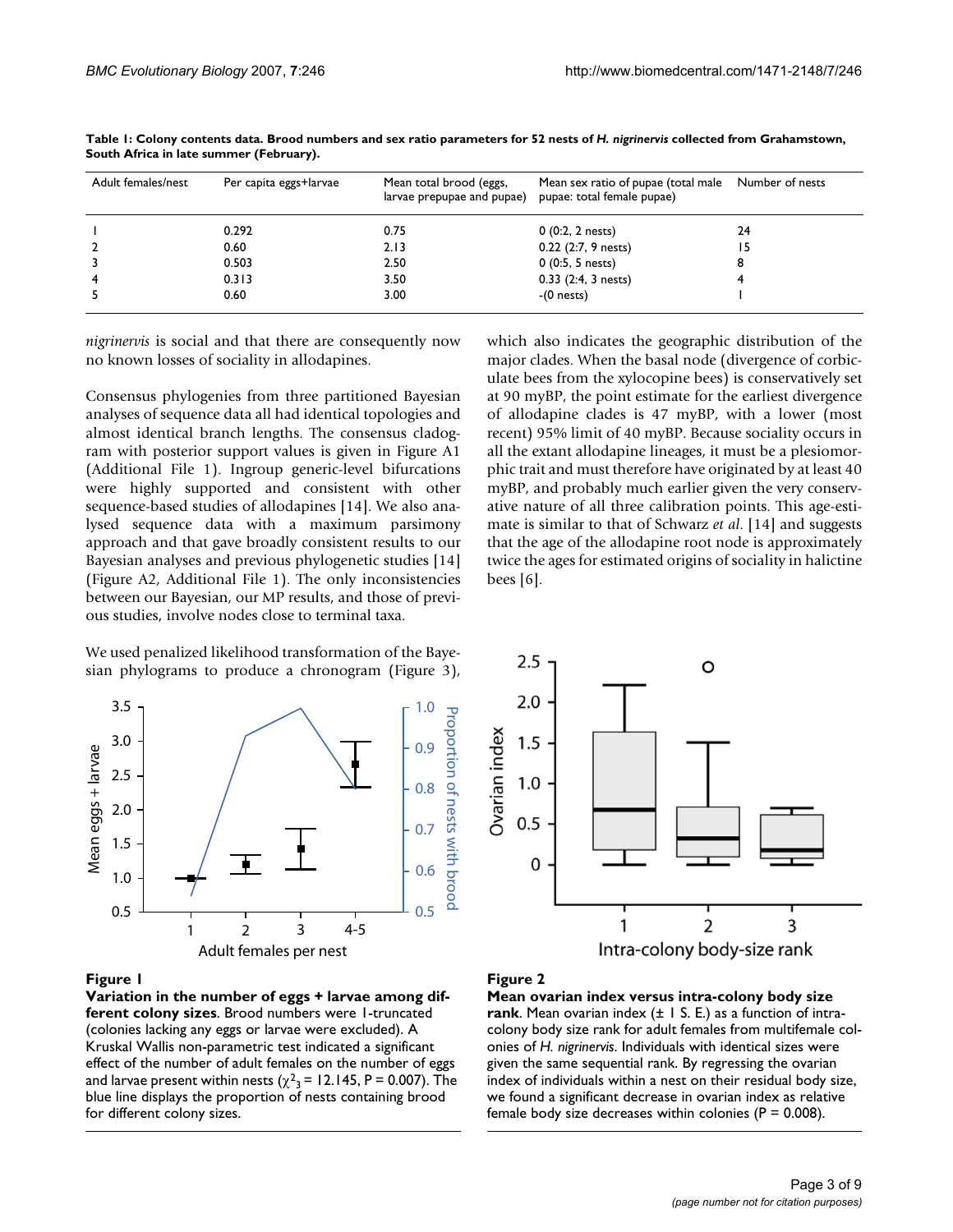

**Chronogram of the allodapines derived from penalized likelihood transformation of a consensus Bayesian phylogram**. 95% central distribution limits for the allodapine root node are indicated by the black bar, assuming a 90 myBP divergence between the xylocopine and corbiculate lineages, and by grey bars assuming divergence times of 100 (bar A), 110 (B) and 120 (C) myBP. Geographic distributions of clades are colour coded according to the map.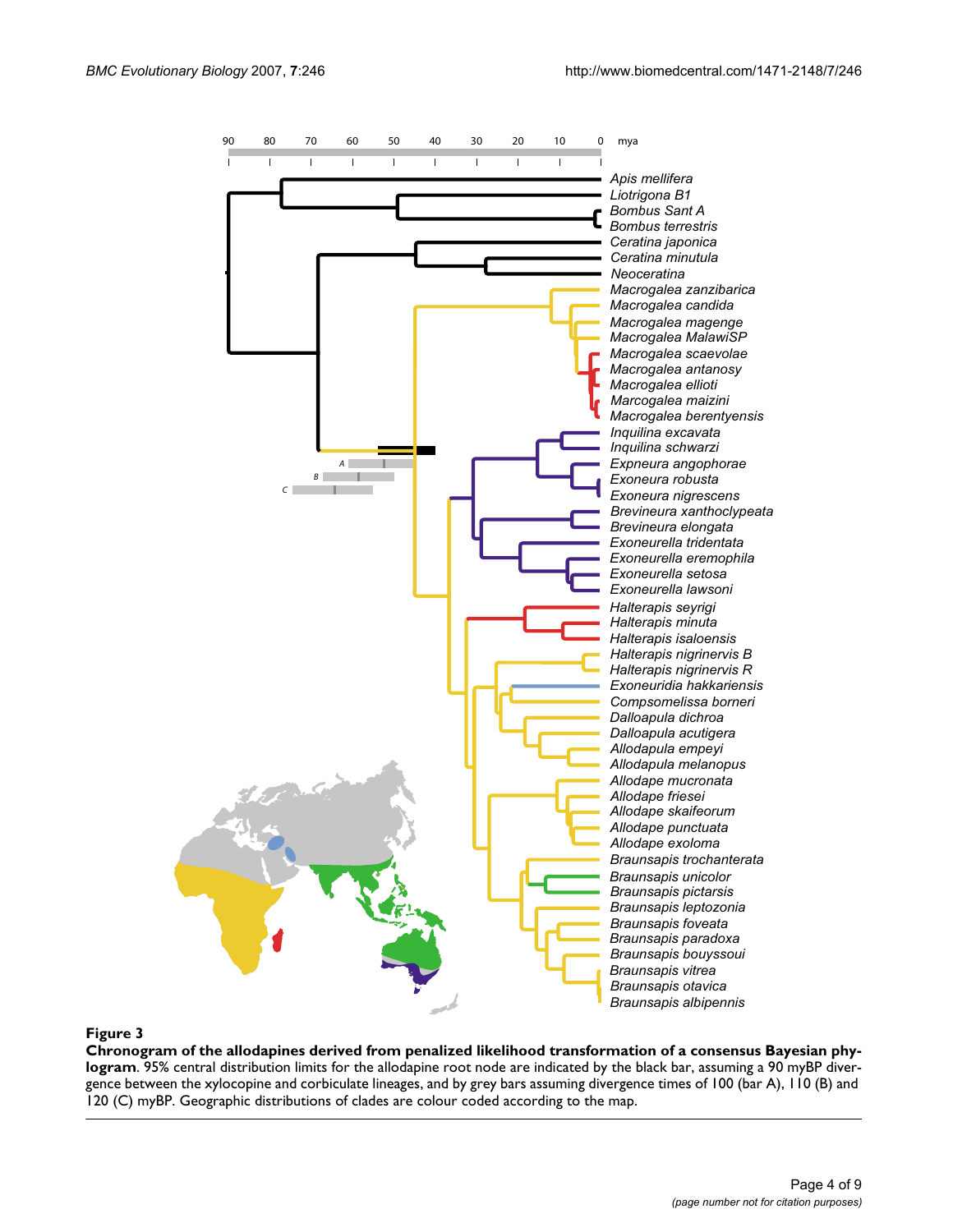As an independent assessment of approximate divergence ages, we compared pairwise maximum likelihood distances for allodapine species whose most recent common ancestor (MRCA) was at the root allodapine node with those for halictine species whose MRCA was at one of the three origins of sociality in halictines [6], which were dated at 20–22 mya [6], using a sequenced fragment of EF-1α common to both groups. Substitutional parameters for this gene fragment are almost identical for halictines and allodapines (see supplementary material) indicating that evolutionary dynamics for this gene fragment are very similar for the two bee groups. If evolutionary rates are also comparable in the two groups, the resulting distances suggest that the root node of the allodapines is about twice the age of the origins of sociality suggested for the halictines (Figure A3, Additional File 1), which concords very closely with our penalised likelihood analysis.

#### **Discussion**

Our results are important because they suggest that, compared to halictine bees, allodapines have a much older origin of sociality but show no losses of sociality. In this respect, they are more similar to eusocial lineages such as ants, corbiculate bees, vespid wasps and termites, which also have ancient social origins with no losses. This raises the question of what factors may prevent losses of sociality over very large time scales.

Lack of reversions to solitary living in allodapines cannot be explained by arguments that they are restricted to habitats or climatic regimes that favour sociality. The ecological diversification of allodapines covers habitats such arid gibber deserts, savannas, bushvelds, coastal heathlands, equatorial and subtropical rainforests, and sub-alpine regions [12,18]. Colony phenology ranges from highly seasonal univoltine egg production schedules [18], all the way through to asynchronous development patterns where egg production, brood maturation, and foundress dispersal occur year round [10]. The lack of reversions to purely solitary living is even more notable because of the near-ubiquity of female totipotency in allodapines [10], which means that physiological factors do not preclude independent living. We argue that the absence of reversions to solitary living is due to ecological consequences of the way in which allodapines rear their brood, and this may also help explain some broader trends found in ants, termites and vespid wasps.

Unlike virtually all other bees, which rear their brood in fully provisioned sealed cells, allodapines rear brood in un-partitioned and unsealed tunnels. Because brood lack the physical protection of an enclosed cell, they are highly vulnerable to predation in the absence of an adult guard. Indeed, the major benefit of group living in allodapines is avoidance of total brood failure [18], and this benefit is greatest when comparing single- with two-female colonies, because brood in the former colonies are unprotected when the sole adult is foraging [18]. This vulnerability of brood is heightened by orphaning, since not only will post-feeding brood be unprotected, but feeding-stage larvae will be unable to complete their development due to lack of food. In the event of orphaning, potential alloparents could reap large indirect fitness gains by simply protecting post-feeding brood or completing the feeding of partially reared larvae [19], as well as direct benefits from inheriting a nest along with a subsequent cohort of potential alloparents. In fact, alloparental rearing in the absence of possible mothers is recorded from diverse species [20,21] indicating that it does not require maternal coercion. At the same time, mothers would gain benefits from permitting some daughters to remain in the nest as insurance against orphaning [22].

In contrast, the vulnerability of brood and the benefits of alloparental care in cell-provisioning insects are quite different. Mass provisioning of brood in cells means that mothers sequester their investments as completed units over time, and these cells provide brood with some physical protection from enemies at the nest. In addition, if orphaning does occur, immatures sealed in cells will have sufficient food for their complete development, further reducing the scope for benefits from alloparental care.

Whilst protecting the nest from both predation and parasitism is important for all bees [11,23], allodapine brood are particularly vulnerable due to the lack of cells [10,11]. Continuous protection from predation is impossible for a solitary nesting allodapine, as the nest is completely unguarded during the female's foraging trips. We suggest this vulnerability is a compelling explanation for why there have been no reversions to purely solitary living in allodapines but multiple losses in halictines.

It has been argued that the lack of reversions to solitary nesting in ants and termites may reflect the evolution of social complexity to a 'point of no return' [8], where a species is no longer able to live solitarily. However, there are numerous ant groups where newly founded colonies involve non-claustral queens rearing their first brood cohort to maturity without help from workers [24], suggesting that competency for solitary brood rearing *per se* exists in many taxa. For example, within many ant subfamilies (predominantly within in the poneroid clade but also some formicoid subfamilies [24,25]), there are species where colony foundation almost exclusively involves a single brood-rearing foundress and very small ultimate colony sizes [24,26]. Queens must forage in order to feed their first clutch of brood, indicating that solitary-founding females in these species are capable of foraging effectively enough to rear through their first generation of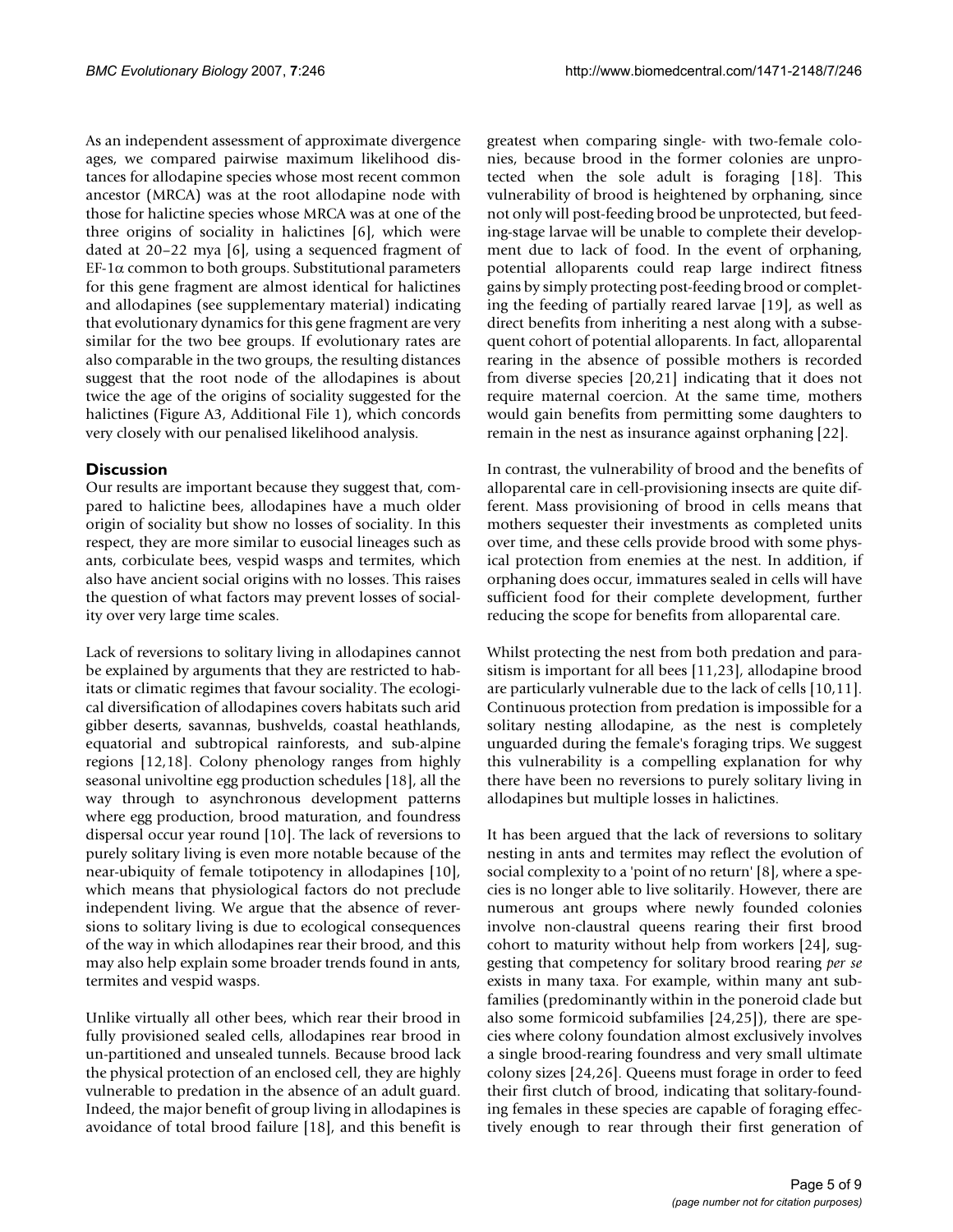brood alone [26]. Many of the aforementioned subfamilies also contain multiple independent losses of the queen caste, which has resulted in numerous species displaying ubiquitous female totipotency [26] but without any transitions to purely solitary living.

In social taxa where females can successfully rear brood to maturity in a non-claustral fashion without help of a worker caste, explanations for a lack of reversions to solitary living must involve something other than incompetence for independent brood rearing. Ants share one key life history trait with allodapines, namely that brood are progressively reared in unsealed communal tunnels. In social vespid wasps, larvae are also reared to pupation in unsealed cells, and while termite young are not 'provisioned' by adults, they also develop in unsealed chambers and are highly vulnerable in the absence of adults. In all these taxa, protection of brood depends heavily on adults, and this contrasts with halictines where nearly all species sequester their fully provisioned brood in closed cells. Losses of sociality would remove the brood protection that group living confers in the former groups, but the physical protection of cells in halictines would allow some protection of brood in solitary nesting halictines to be maintained.

Lastly, we have argued that the 'point of no return' paradigm has been framed in a way that does not readily allow falsification. We believe that our conjecture provides two predictions that permit empirical assessment: (i) that reversions from social to solitary brood rearing are more likely in clades where constraints to solitary living are low; and (ii) that reversions from social to solitary can occur even after specialised worker/soldier castes have evolved, provided that ecological constraints for independent reproduction are relaxed. Halictine bees and gall-forming thrips comprise two groups where these predictions could be tested, but there are likely to be many other taxa as well.

#### **Conclusion**

Our findings suggest a very different framework for understanding social evolution from that argued in some recent studies [27,28] that emphasize the importance of mechanistic approaches involving physiology, regulatory circuits and genetic-networks. In particular, Hunt and Amdam [29] suggest "...that social evolution in insects can be fully – and finally – understood" by such mechanistic approaches. Although such approaches may help explain the ontogeny of worker-like behaviour, our results indicate that retention of such behaviour is likely to be due to ecological and life-history factors, and these have the potential to determine very long term patterns of social evolution. The ecological dimensions of sociality cannot be ignored when trying to understand its origins and longterm maintenance.

### **Methods**

#### *Sociality*

Colonies of *H. nigrinervis* were collected from Grahamstown, South Africa in 2005 from 20 to 23 February, when colonies were rearing brood. Colonies were preserved in ethanol for molecular studies and Kahle's solution for dissections. Ovarian indices of females were calculated as the summed lengths of the three largest oocytes divided by wing length (used as an indication of body size), and used when estimating ovarian enlargement to avoid body-size scaling effects. Colony productivity was measured as the number of eggs and larvae divided by the number of adult females.

#### *Benefits of social nesting*

If multifemale colonies contain only a single mother and other females are recently eclosed daughters who are soon to disperse, we would expect that the latter daughters would not have an effect on the number of brood being actively reared (larvae) or soon to be reared (eggs). We examined this statistically. Variation in the number of eggs + larvae among different colony sizes was assessed using Kruskal Wallis non-parametric test, rather than parametric ANOVA, because brood numbers were 1-truncated (colonies lacking any eggs or larvae were excluded). This test indicated a significant effect ( $\chi^2$ <sub>3</sub> = 12.145, P = 0.007) and Figure 1 below indicates an increasing function.

#### *Molecular phylogenetics*

Using molecular data, Schwarz *et al*. [14] argued that the Allodapini had an origin in the Eocene of at least 40 mya. Here, we re-examine the time of this origin using penalised likelihood transformation of a molecular phylogeny based on an expanded set of taxa that allows an additional fossil calibration point and better resolution of some internal nodes including the position of *Halterapis*. We also explore the effects of varying the date of the basal node, namely the divergence of lineages leading to the allodapine and corbiculate bee clades.

We used two mitochondrial (COI and cyt b) gene regions and an exon region of one nuclear gene (F2 copy of EF- $1α$ ) comprising 1279, 428 and 772 nucleotides respectively. Our taxa comprised at least two species of each non-parasitic allodapine genus except *Exoneuridia* and *Compsomelissa* which are rare and for which we had only one species each. Most of the ceratinine and allodapine taxa used in our study have been used in previous phylogenetic analyses of allodapines by Schwarz *et al*. [13,30,15,14] and Bull *et al*. [31] and GenBank accession numbers are provided in these manuscripts. In addition to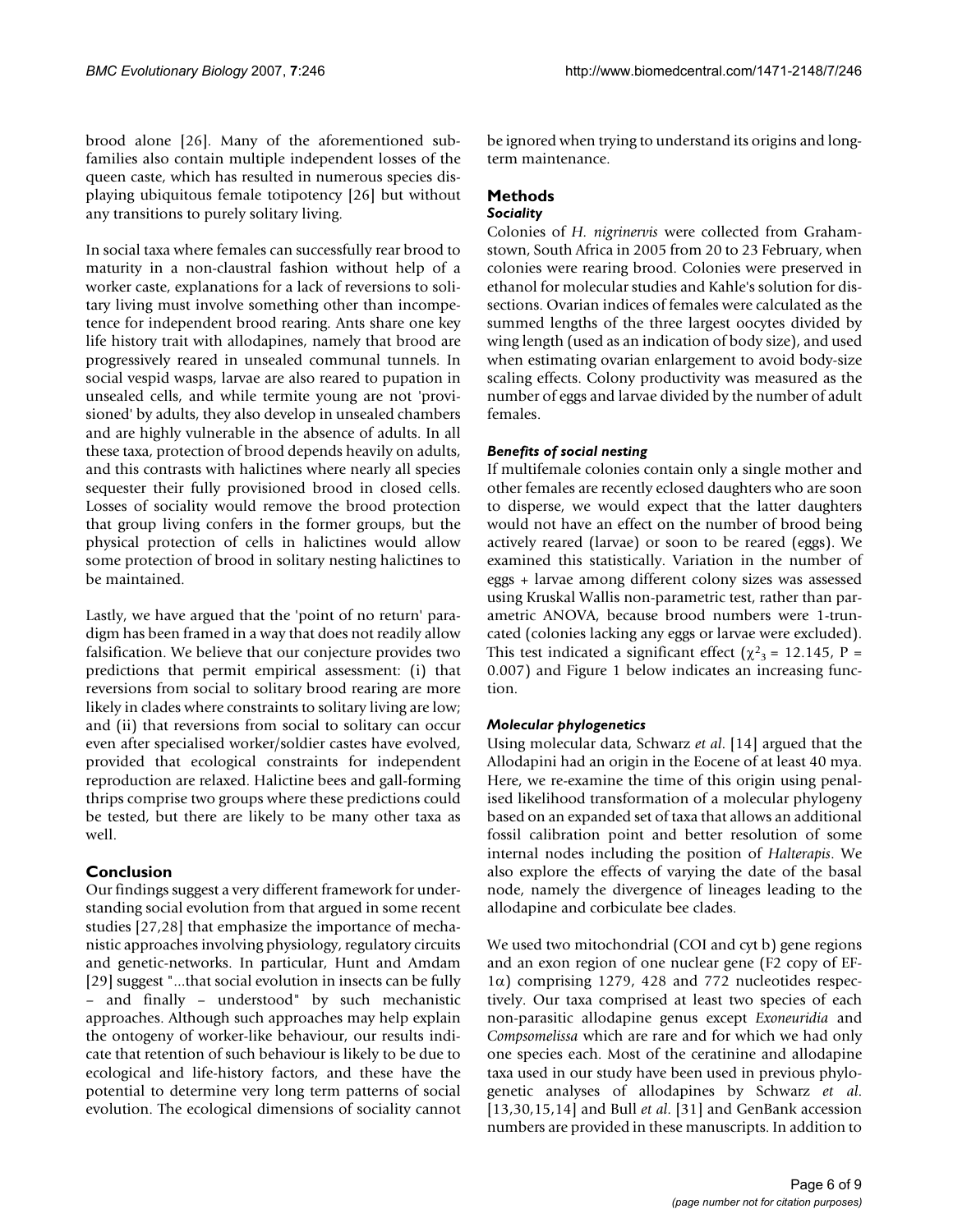these taxa, we used a Malagasy *Halterapis*, *Halterapis isaloensis* [\(EU254247,](http://www.ncbi.nih.gov/entrez/query.fcgi?db=Nucleotide&cmd=search&term=EU254247) [EU254248](http://www.ncbi.nih.gov/entrez/query.fcgi?db=Nucleotide&cmd=search&term=EU254248), [EU254249\)](http://www.ncbi.nih.gov/entrez/query.fcgi?db=Nucleotide&cmd=search&term=EU254249) and an additional African *Halterapis*, *Halterapis nigrinervis* with a black metasoma ([EU254250,](http://www.ncbi.nih.gov/entrez/query.fcgi?db=Nucleotide&cmd=search&term=EU254250) [EU254251](http://www.ncbi.nih.gov/entrez/query.fcgi?db=Nucleotide&cmd=search&term=EU254251)). We used two halictid bees, *Lasioglossum lanarium* and *Agapostemon tyleri* [32] as the outgroup. *Apis mellifera*, as well as representatives of the genus *Bombus* (*Bombus terrrestris* and an unidentified *Bombus sp*. from Santiago, Chile [\(EU254244,](http://www.ncbi.nih.gov/entrez/query.fcgi?db=Nucleotide&cmd=search&term=EU254244) [EU254245](http://www.ncbi.nih.gov/entrez/query.fcgi?db=Nucleotide&cmd=search&term=EU254245), [EU254246\)](http://www.ncbi.nih.gov/entrez/query.fcgi?db=Nucleotide&cmd=search&term=EU254246)) and an unidentifiable species of *Liotrigona* from Madagascar ([EU254241,](http://www.ncbi.nih.gov/entrez/query.fcgi?db=Nucleotide&cmd=search&term=EU254241) [EU254242,](http://www.ncbi.nih.gov/entrez/query.fcgi?db=Nucleotide&cmd=search&term=EU254242) [EU254243](http://www.ncbi.nih.gov/entrez/query.fcgi?db=Nucleotide&cmd=search&term=EU254243)) were included to allow additional calibration points for determining the age of the allodapine root node (see below).

DNA extraction, amplification and sequencing methods used for the gene fragments used on our analyses have already been published, see Schwarz *et al*. [14] and references cited therein.

Phylogeny was inferred using both Maximum parsimony and Bayesian inference. We place greater reliance on Bayesian methods for allodapines because of greater ability of this approach to deal with heterogeneity in substitutional dynamics of different codon positions and gene fragments, as well as problems arising from signal degradation at third codon positions [32]. Bayesian inference was implemented with MrBayes v3.0.4 [33], with codon positions separately partitioned for the nuclear and combined mitochondrial genes, and all partitions unlinked for model parameters and using default priors, as described by Schwarz *et al*. [14]. Three Bayesian runs were undertaken in order to ensure runs were consistently converging on similar patterns. MCMC chains were run for 3 × 106generations, with a burnin of 1.5 million generations, and post-burnin trees combined across runs. Trees were sampled every 500th generation. All runs converged on identical consensus topologies and posterior probability values for nodes and branch lengths were based on a total of 9000 post-burnin sampled trees. The resulting consensus phylogram was transformed into a chronogram using Sanderson's [34] penalised likelihood method. Bayesian methods using relaxed-clock models were not used because the estimated transition matrix clearly contradicted the most complex (F84) model that can be implemented using Thorne and Kishino's [35] Multidivtime software.

For our maximum parsimony (MP) analyses, we ran a heuristic search with 50 random sequence stepwise additions, with 5 trees held at each step, and TBR branch swapping with 500 bootstrap pseudoreplicates to estimate support. 3rd mitochondrial positions were removed from the analysis to prevent long-branch attraction between genera observed in previous studies [14,30,32].

To estimate the age of the allodapine root node (earliest divergence among extant clades) we employed three calibration points. We set a minimum divergence between Ceratinini and Allodapini at 45 myBP because of the existence of fossil Boreallodapini species from Baltic amber [36]. Boreallodapini is the extinct sister group to the extant tribe Allodapini and Ceratinini is the next-most basal tribe. This minimum age is therefore highly conservative [14] and the Allodapini+Boreallodapini is likely to have diverged from the Ceratinini much earlier than this. We also used the presence of the amber fossil stingless bee *Cretotrigona prisca*, dated at 70–65 myBP [37] to set a minimum time of divergence of 70 myBP between the Meliponini and Bombini, but as with the boreallodapine calibration point this is likely to be highly conservative, requiring that *C. prisca* had arisen as soon as the two clades diverged. The last calibration point was the node joining the xylocopine and the corbiculate lineages in our sample. Fossils of the plant family Clusiaceae, whose floral morphology is closely linked to corbiculate bees, are dated at 90 myBP [38] and so we fixed this node at 90 myBP. However, it is possible that corbiculates diverged from the clade leading to xylocopines well before this, so we also explored the effect of setting the date of this node to 100, 110 and 120 myBP. Confidence intervals for node ages were estimated as 95% central distribution limits using the method of Schwarz *et al*. [14], where all postburnin Bayesian trees were filtered by the consensus Bayesian topology, then subjected to penalised likelihood transformation. The resulting chronograms were sorted for age of the allodapine root node and the resulting 2.5% upper and lower node ages removed.

As a further check of the antiquity of the allodapine root node we compared sequence divergences of  $EF-1\alpha$  for species-pairs whose most recent common ancestor occurred at that node, with equivalent species-pairs for the origins of sociality in halictines (three origins, with estimated ages of 22–20 mya) where internal fossil calibration points are available [6,14], with an overlapping region of exon 772 bp. For both data sets, gene fragments were trimmed to the overlapping region and ModelTest 3.0.4 [39] was used to fit substitution models to both taxa. These analyses returned highly similar models (Table A2, Additional File 1), suggesting that this gene region evolves with very similar dynamics in both halictines and allodapines. We then used these models to calculate maximum likelihood pairwise distances for both data sets. For allodapines, this involved pairwise distances between the *Macrogalea* species (forming the sister clade to all other allodapines) and representatives of all other known allodapine non-parasitic genera. For halictines, this involved all taxa pairs whose most recent common ancestor (MRCA) was the inferred node of origin of sociality. These pairwise distances are not independent of each other,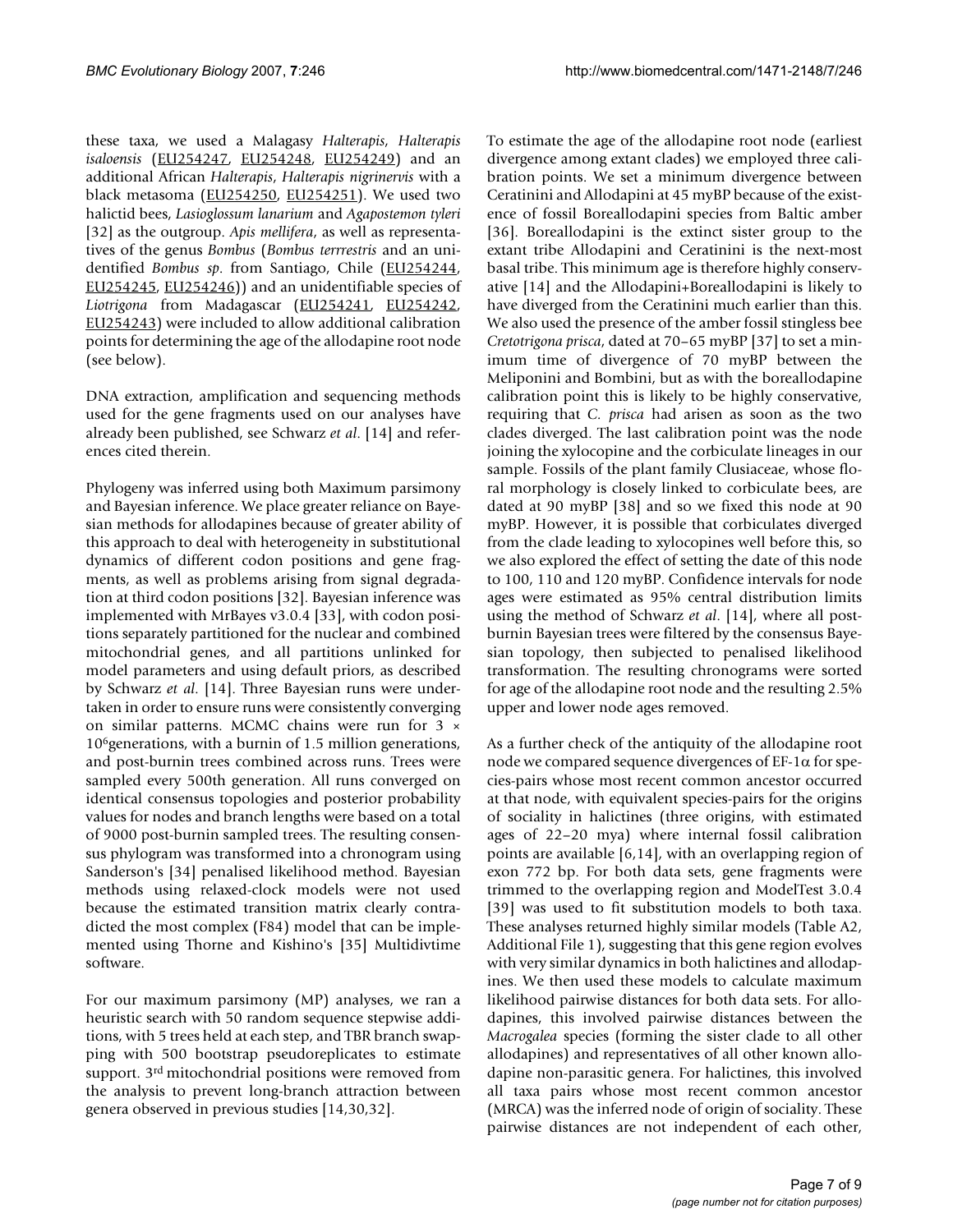since most taxa are included in the calculation of more than one pairwise distance in either bee group, so that mean and median values cannot be statistically compared between the two taxa.

#### **Authors' contributions**

LBC helped conceive the study, carried out the field work, was responsible for all work on sociality and sex allocation in *Halterapis*, obtained DNA sequence data, analyzed the data and prepared the manuscript. SMT contributed very substantial DNA sequence material and help with analyses. JAS helped with fieldwork and DNA sequencing. SJBC oversaw DNA work and helped conceive the study. MPS supervised and helped conceive the study as part of a broader program on allodapine social evolution and phylogenetics and helped with fieldwork and analyses. All authors contributed to interpretation of data and manuscript revisions.

### **Additional material**

#### **Additional file 1**

*Chenoweth* **et al***. MS Word document containing additional methodology employed in this study as well as additional figures and tables.* Click here for file

[\[http://www.biomedcentral.com/content/supplementary/1471-](http://www.biomedcentral.com/content/supplementary/1471-2148-7-246-S1.doc) 2148-7-246-S1.doc]

#### **Acknowledgements**

We thank Trevor Lehmeyer for help with figures, Susan Fuller and Tom Chapman for help with sequencing development, and Narelle Joyce for help with field collections. This work was supported by Australian Research Council Discovery Grants to M. P. Schwarz and S. J. B. Cooper.

#### **References**

- 1. Wilson EO: **The insect societies.** The Belknap Press of Harvard University Press, Cambridge, Massachusetts; 1971.
- 2. Maynard Smith J, Szathmáry E: **The Major Transitions In Evolution.** Oxford University Press, New York; 1997.
- 3. Morris DC, Schwarz MP, Crespi BJ, Cooper SB: **Phylogenetics of gall-inducing thrips on Australian Acacia.** *Biol J Linn Soc* 2001, **74(1):**73-86.
- 4. Stern DL, Foster WA: **The evolution of sociality in aphids: A clone's-eye view.** In *The Evolution of Social Behaviour of Insects and Arachnids* Edited by: Choe JC, Crespi BJ. Cambridge University Press, Cambridge; 1997:150-165.
- 5. Danforth BN: **[Evolution of sociality in a primitively social line](http://www.ncbi.nlm.nih.gov/entrez/query.fcgi?cmd=Retrieve&db=PubMed&dopt=Abstract&list_uids=11782550)[age of bees.](http://www.ncbi.nlm.nih.gov/entrez/query.fcgi?cmd=Retrieve&db=PubMed&dopt=Abstract&list_uids=11782550)** *Proc Natl Acad Sci USA* 2002, **99:**286-290.
- 6. Brady SG, Sipes S, Pearson A, Danforth BN: **[Recent and simulta](http://www.ncbi.nlm.nih.gov/entrez/query.fcgi?cmd=Retrieve&db=PubMed&dopt=Abstract&list_uids=16769636)[neous origins of eusociality in halictid bees.](http://www.ncbi.nlm.nih.gov/entrez/query.fcgi?cmd=Retrieve&db=PubMed&dopt=Abstract&list_uids=16769636)** *Proc R Soc B* 2006, **273(54):**1643-1649.
- 7. McLeish MJ, Chapman TW, Schwarz MP: **[Host-driven diversifica](http://www.ncbi.nlm.nih.gov/entrez/query.fcgi?cmd=Retrieve&db=PubMed&dopt=Abstract&list_uids=17257412)[tion of Acacia-thrips and the aridification of Australia.](http://www.ncbi.nlm.nih.gov/entrez/query.fcgi?cmd=Retrieve&db=PubMed&dopt=Abstract&list_uids=17257412)** *BMC Biol* 2007, **5:**3.
- 8. Wilson EO, Hölldobler B: **[Eusociality: Origin and consequences.](http://www.ncbi.nlm.nih.gov/entrez/query.fcgi?cmd=Retrieve&db=PubMed&dopt=Abstract&list_uids=16157878)** *Proc Natl Acad Sci USA* 2005, **102(38):**13367-13371.
- 9. Gould SJ, Lewontin RC: **[The spandrels of San Marco and the](http://www.ncbi.nlm.nih.gov/entrez/query.fcgi?cmd=Retrieve&db=PubMed&dopt=Abstract&list_uids=42062) [Panglossian paradigm: a critique of the adaptationist pro](http://www.ncbi.nlm.nih.gov/entrez/query.fcgi?cmd=Retrieve&db=PubMed&dopt=Abstract&list_uids=42062)[gramme.](http://www.ncbi.nlm.nih.gov/entrez/query.fcgi?cmd=Retrieve&db=PubMed&dopt=Abstract&list_uids=42062)** *Proc R Soc Lond B Biol Sci* 1979, **205(1161):**581-598.
- 10. Schwarz MP, Richards MH, Danforth BN: **[Changing paradigms in](http://www.ncbi.nlm.nih.gov/entrez/query.fcgi?cmd=Retrieve&db=PubMed&dopt=Abstract&list_uids=16866635) [insect social evolution: Insights from halictine and allodapine](http://www.ncbi.nlm.nih.gov/entrez/query.fcgi?cmd=Retrieve&db=PubMed&dopt=Abstract&list_uids=16866635) [bees.](http://www.ncbi.nlm.nih.gov/entrez/query.fcgi?cmd=Retrieve&db=PubMed&dopt=Abstract&list_uids=16866635)** *Annu Rev Entomol* 2007, **52:**127-150.
- 11. Michener CD: **The social behaviour of the bees.** Harvard University Press, Cambridge, MA; 1974.
- 12. Michener CD: **Biologies of the African allodapine bees.** *Bull Am Mus Nat Hist* 1971, **145:**223-301.
- 13. Schwarz MP, Bull NJ, Cooper SJB: **[The molecular phylogenetics](http://www.ncbi.nlm.nih.gov/entrez/query.fcgi?cmd=Retrieve&db=PubMed&dopt=Abstract&list_uids=12554435) [of allodapine bees, with implications for the evolution of](http://www.ncbi.nlm.nih.gov/entrez/query.fcgi?cmd=Retrieve&db=PubMed&dopt=Abstract&list_uids=12554435) [sociality and progressive rearing.](http://www.ncbi.nlm.nih.gov/entrez/query.fcgi?cmd=Retrieve&db=PubMed&dopt=Abstract&list_uids=12554435)** *Syst Biol* 2003, **52(1):**1-14.
- 14. Schwarz MP, Fuller S, Tierney SM, Cooper SJB: **[Molecular phyloge](http://www.ncbi.nlm.nih.gov/entrez/query.fcgi?cmd=Retrieve&db=PubMed&dopt=Abstract&list_uids=16507522)[netics of the exoneurine allodapine bees reveal an ancient](http://www.ncbi.nlm.nih.gov/entrez/query.fcgi?cmd=Retrieve&db=PubMed&dopt=Abstract&list_uids=16507522) [and puzzling dispersal from Africa to Australia.](http://www.ncbi.nlm.nih.gov/entrez/query.fcgi?cmd=Retrieve&db=PubMed&dopt=Abstract&list_uids=16507522)** *Syst Biol* 2006, **55(1):**31-45.
- 15. Schwarz MP, Tierney SM, Zammit J, Schwarz PM, Fuller S: **Brood provisioning and colony composition of a Malagasy species of** *Halterapis***: implications for social evolution in the allodapine bees (Hymenoptera: Apidae: Xylocopinae).** *Ann Entomol Soc Am* 2005, **98(1):**126-133.
- 16. Chenoweth LB, Schwarz MP: **Social biology of two Malagasy** *Halterapis***: Evidence that eusociality is plesiomorphic for an** ancient allodapine lineage. **100(2):**311-319.
- 17. Schwarz MP: **Local resource enhancement and sex ratios in a primitively social bee.** *Nature* 1988, **331:**346-348.
- 18. Schwarz MP, Bull NJ, Hogendoorn K: **Evolution of sociality in the allodapine bees: A review of sex allocation, ecology and evolution.** *Insect Soc* 1998, **45:**349-368.
- 19. Queller DC: **Extended parental care and the origin of eusociality.** *Proc Biol Sci* 1994, **256(1346):**105-111.
- 20. Bull NJ, Schwarz MP: **Rearing of non-descendant offspring in an allodapine bee,** *Exoneura bicolor***: A preferred strategy or queen coercion? (Apidae: Xylocopinae).** *Aust J Entomol* 1997, **36:**391-394.
- 21. Aenmey TK, Tierney SM, Pillay N, Schwarz MP: **Nesting biology of an African allodapine bee** *Braunsapis vitrea***: Female biased sex allocation in the absence of worker-like behavioural castes.** *Ethol Ecol Evol* 2006, **18:**205-220.
- 22. Bull NJ, Mibus AC, Norimatsu Y, Jarmyn BL, Schwarz MP: **Giving your daughters the edge: Bequeathing reproductive domi** $n$ ance in a primitively social bee. **265(1404):**1411-1415.
- 23. Eickwort GC, Eickwort JM, Gordon J, Eickwort MA, Wcislo WT: **Solitary behaviour in a high-altitude population of the social sweat bee** *Halictus rubicundus* **(Hymenoptera: Halictidae).** *Behav Ecol Sociobiol* 1996, **38(4):**227-233.
- 24. Hölldobler B, Wilson EO: **The ants.** Belknap Press of Harvard Univ. Press, Cambridge, Massachusetts; 1990.
- 25. Brady SG, Schulz TR, Fisher BL, Ward PS: **[Evaluating alternative](http://www.ncbi.nlm.nih.gov/entrez/query.fcgi?cmd=Retrieve&db=PubMed&dopt=Abstract&list_uids=17079492) [hypotheses for early diversification for ants.](http://www.ncbi.nlm.nih.gov/entrez/query.fcgi?cmd=Retrieve&db=PubMed&dopt=Abstract&list_uids=17079492)** *Proc Natl Acad Sci USA* 2006, **103:**18172-18177.
- 26. Peeters C: **Monogyny and polygyny in ponerine ants with or without queens.** In *Queen number and sociality in insects* Edited by: Keller L. Oxford University Press, Oxford; 1993:234-261.
- 27. Amdam GV, Norberg K, Fondrk MK, Page RE: **[Reproductive](http://www.ncbi.nlm.nih.gov/entrez/query.fcgi?cmd=Retrieve&db=PubMed&dopt=Abstract&list_uids=15277665) [ground plan may mediate colony-level selection effects on](http://www.ncbi.nlm.nih.gov/entrez/query.fcgi?cmd=Retrieve&db=PubMed&dopt=Abstract&list_uids=15277665) [individual foraging behaviour in honey bees.](http://www.ncbi.nlm.nih.gov/entrez/query.fcgi?cmd=Retrieve&db=PubMed&dopt=Abstract&list_uids=15277665)** *Proc Natl Acad Sci USA* 2004, **101:**11350-11355.
- 28. Amdam GV, Csonodes A, Fondrk MK, Page RE: **[Complex social](http://www.ncbi.nlm.nih.gov/entrez/query.fcgi?cmd=Retrieve&db=PubMed&dopt=Abstract&list_uids=16397498) [behaviour derived from maternal reproductive traits.](http://www.ncbi.nlm.nih.gov/entrez/query.fcgi?cmd=Retrieve&db=PubMed&dopt=Abstract&list_uids=16397498)** *Nature* 2006, **439(7072):**76-78.
- 29. Hunt JH, Amdam GV: **Bivoltinism as an antecedent to eusocial-**ity in the paper wasp genus Polistes[.](http://www.ncbi.nlm.nih.gov/entrez/query.fcgi?cmd=Retrieve&db=PubMed&dopt=Abstract&list_uids=15821094) **308(5719):**264-267.
- 30. Schwarz MP, Tierney SM, Cooper SJB, Bull NJ: **Molecular phylogenetics of the allodapine bee genus** *Braunsapis***: A-T bias and heterogeneous substitution parameters.** *Mol Phylognet Evol* 2004, **32:**110-122.
- 31. Bull NJ, Schwarz MP, Cooper SJB: **Phylogenetic divergence of the Australian allodapine bees.** *Mol Phylognet Evol* 2003, **27:**212-222.
- 32. Danforth BN, Brady SG, Sipes SD, Pearson A: **[Single-copy nuclear](http://www.ncbi.nlm.nih.gov/entrez/query.fcgi?cmd=Retrieve&db=PubMed&dopt=Abstract&list_uids=15205055) [genes recover Cretaceous-age divergences in bees.](http://www.ncbi.nlm.nih.gov/entrez/query.fcgi?cmd=Retrieve&db=PubMed&dopt=Abstract&list_uids=15205055)** *Syst Biol* 2004, **53:**309-326.
- 33. Huelsenbeck JP, Ronquist F: **[MRBAYES: Bayesian inference of](http://www.ncbi.nlm.nih.gov/entrez/query.fcgi?cmd=Retrieve&db=PubMed&dopt=Abstract&list_uids=11524383) [phylogenetic trees.](http://www.ncbi.nlm.nih.gov/entrez/query.fcgi?cmd=Retrieve&db=PubMed&dopt=Abstract&list_uids=11524383)** *Bioinformatics* 2001, **17(8):**754-755.